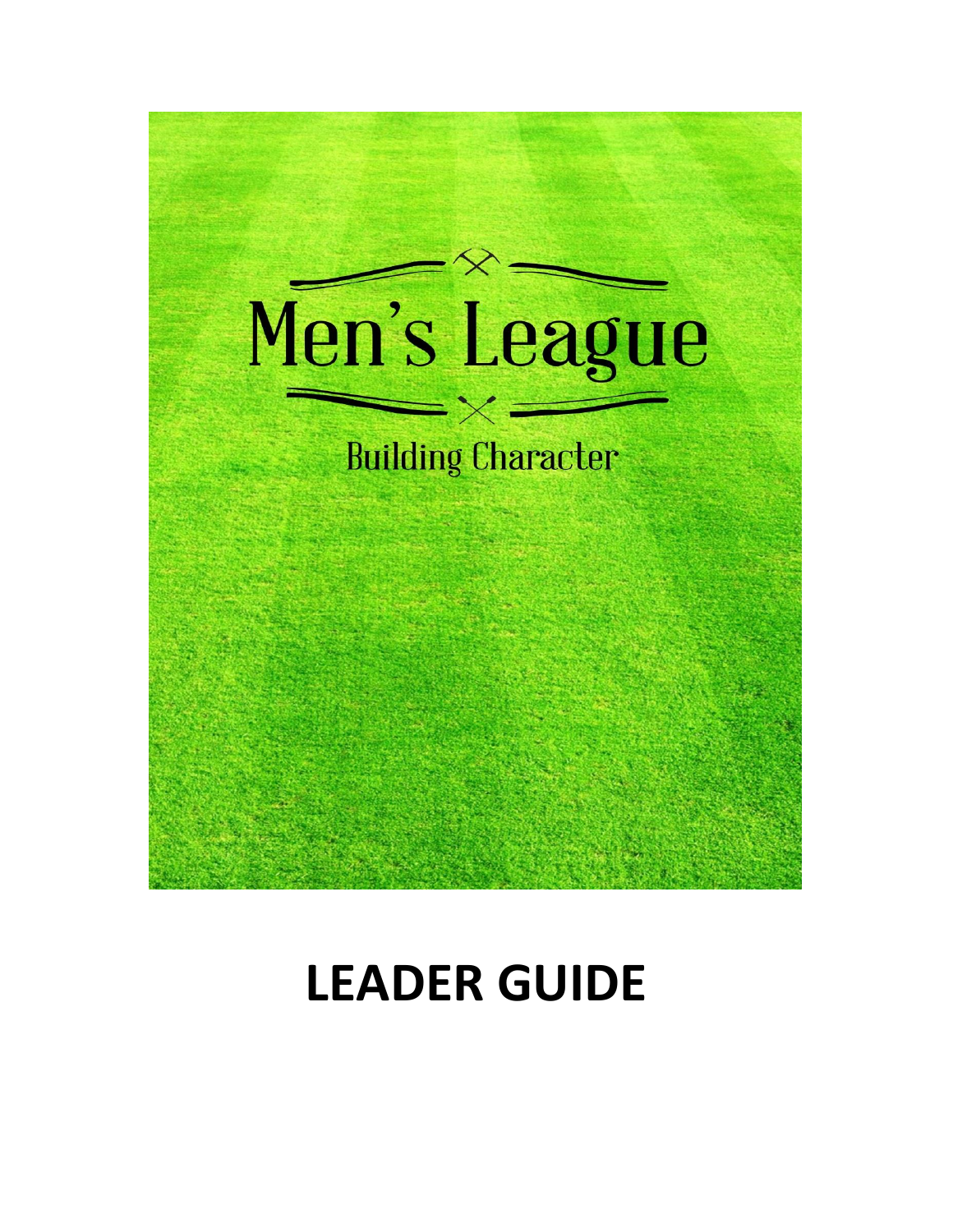# **Men's League Leader Guide**

**Introduction to The Beginning\* Session 1: What Just Happened?\* Session 2: The Centrality of Christ Session 3: Time with Jesus Session 4: The Blessing of Community Session 5: Joining Jesus on Mission\* Introduction to The Way\* Session 1: Defining a Disciple\* Session 2: Jesus Calls His Disciples Session 3: Jesus Teaches His Disciples Session 4: Jesus Equips His Disciples Session 5: Jesus Sends His Disciples\* Session 6: PLACE Test/Review\***

**\*Leader must lead session**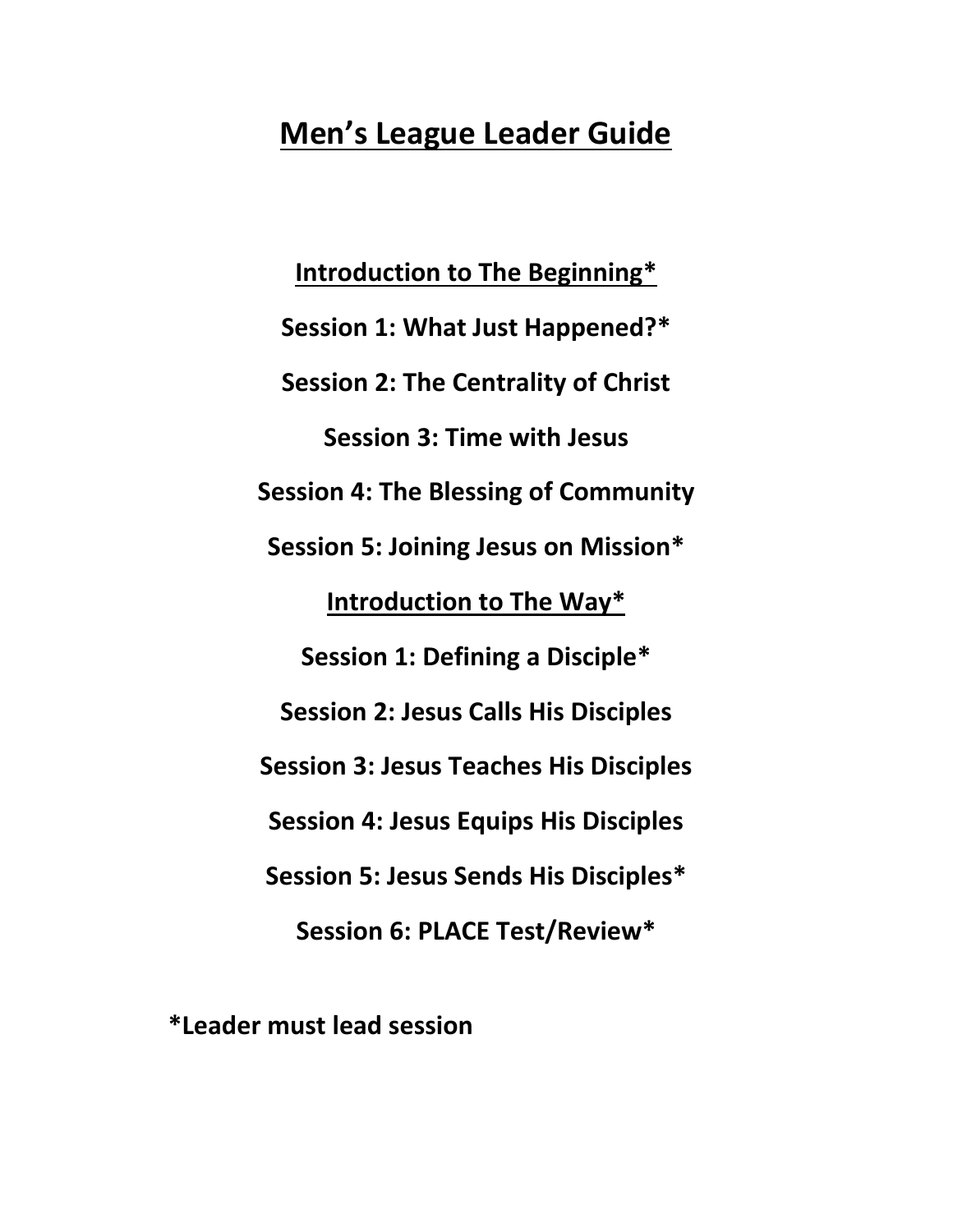# **Introduction to The Beginning**

- 1. Spend some intentional time in fellowship. Ask questions about family, hobbies, work, etc.
- 2. Share your testimony. Answer the question of "how did I get to this place in my spiritual journey?"
- 3. Begin the discussion below.

# WHAT IS A DISCIPLE?

Congratulations! If you've chosen to live as a disciple of Jesus, you've made the most important decision imaginable. But you may be wondering, What does it mean to be a disciple? To put it simply, a disciple of Jesus is someone who has chosen to follow Jesus. That's the command Jesus gave to those He recruited as His first disciples: "Follow me." In Jesus' culture, religious leaders called rabbis would gather a group of followers, called disciples, to follow in their footsteps and learn their teachings. In the same way, you will become more and more like Jesus as you purposefully follow Him in the weeks to come. Jesus once said, "Everyone who is fully trained will be like his teacher" (Luke 6:40). On a deeper level, disciples of Jesus are those learning to base their identities on Jesus Himself. All of us use different labels to describe who we are at the core levels of our hearts. Some think of themselves as athletes or intellectuals. Others think of themselves as professionals, parents, leaders, class clowns, and so on. Disciples of Jesus set aside those labels and base their identities on Him.

# For example:

• A disciple of Jesus is a child of God. In the Bible we find these words: "Look at how great a love the Father has given us that we should be called God's children. And we are!" (1 John 3:1). We are God's children. He loves us as our perfect Father.

• A disciple of Jesus is an alien in this world. Disciples of Jesus are aliens, or outsiders, in their own cultures. Because of this identity, Jesus' disciples abstain from actions and activities that are contrary to Him. Peter, one of Jesus' original disciples, wrote these words: "Dear friends, I urge you as strangers and temporary residents to abstain from fleshly desires that war against you" (1 Peter 2:11).

• A disciple of Jesus is an ambassador for Christ. Another of Jesus' disciples recorded these words in the Bible: "Therefore, if anyone is in Christ, he is a new creation; old things have passed away, and look, new things have come. Therefore, we are ambassadors for Christ, certain that God is appealing through us. We plead on Christ's behalf, 'Be reconciled to God'" (2 Corinthians 5:17,20). Ambassadors represent their king and country in a different culture for a specified period of time. Because we have been transformed by Jesus and are now His disciples and ambassadors, we represent Him to the world through our actions and by telling others about Him.

The journey you are about to take is one that will transform you more and more to be like Jesus. Enjoy! No one ever loved and cared for people more passionately than Jesus. No one was ever more sincere in His concern for others than Jesus. And no one ever gave more so that we could experience His love than did Jesus on the cross.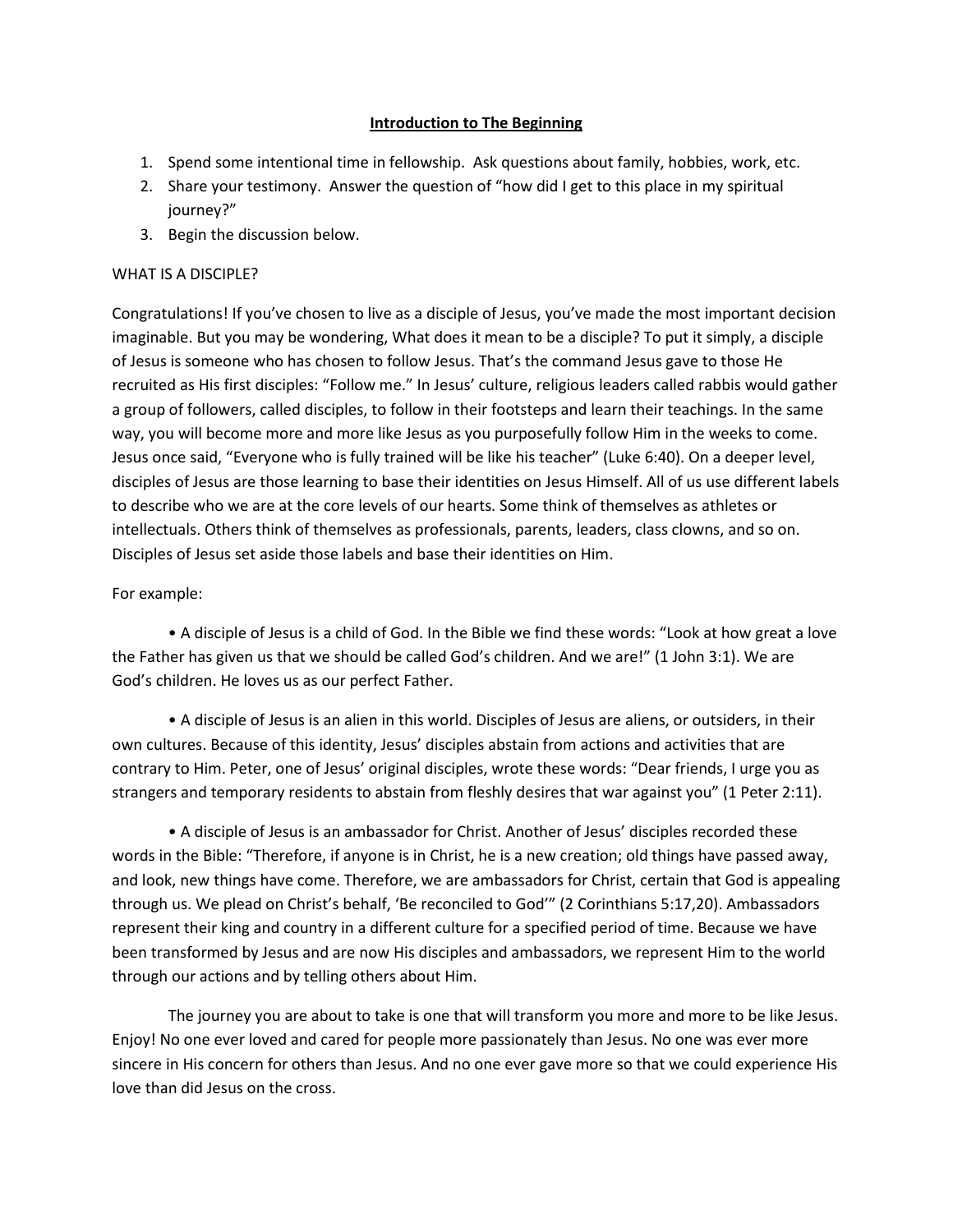As you grow to be more like Jesus, you'll find that your relationships are stronger, you have more inner peace than ever before, and you look forward to the future as never before. That's the blessing of living as a disciple of Jesus.

- 4. Remind everyone of the principles of the Men's League
- Our purpose is to build the character of men!
- Discipleship:
	- $\circ$  Bible Study: just like what we are doing here, building a foundation and knowledge of God's Word. We have three areas that these studies will focus upon:
		- Foundation
		- **Leadership**
		- Daily Living
			- Reminder: You are learning these principles from God's Word to be able to teach others the same truths. This is why we ask each person in their small group to lead the group at least one time if not more, in order to learn how to communicate these truths to others.
	- $\circ$  Accountability: This is time that we spend in here together discussing daily living issues. We can ask tough questions, build rapport, and allow for correction and rebuke as needed, but give encouragement as well.
	- $\circ$  Mentoring: This is where we are guiding each other to grow in the love of God's Word and how it is applied.
- Missions: We have two focuses that we will work together in for our Men's League groups.
	- $\circ$  In the community: we are to be light in the darkness. Our community is in need of seeing a church that does not sit in the walls, but gets out and lives out their faith.
	- $\circ$  In the church: we are to show care for our brothers and sisters in Christ. So we look for those in the church that may need help and find ways to minister to them.
- Fellowship: Fellowship is not based in cookies and kool-aid. Fellowship is based in building love and care for one another. Fellowship is to be intentional and based upon God's Word. We will practice this in two ways:
	- $\circ$  Large group- we will have intentional times that we will gather as a group of men to fellowship together.
	- $\circ$  Small group- this is where the group gathers together and has their own personal fellowship apart from the large group of men. It builds friendship and the ability to once again speak into one another's life.

Our outcome is to multiply disciples that learn to multiply disciples!

5. End with prayer for the Men's League and for each member of the group.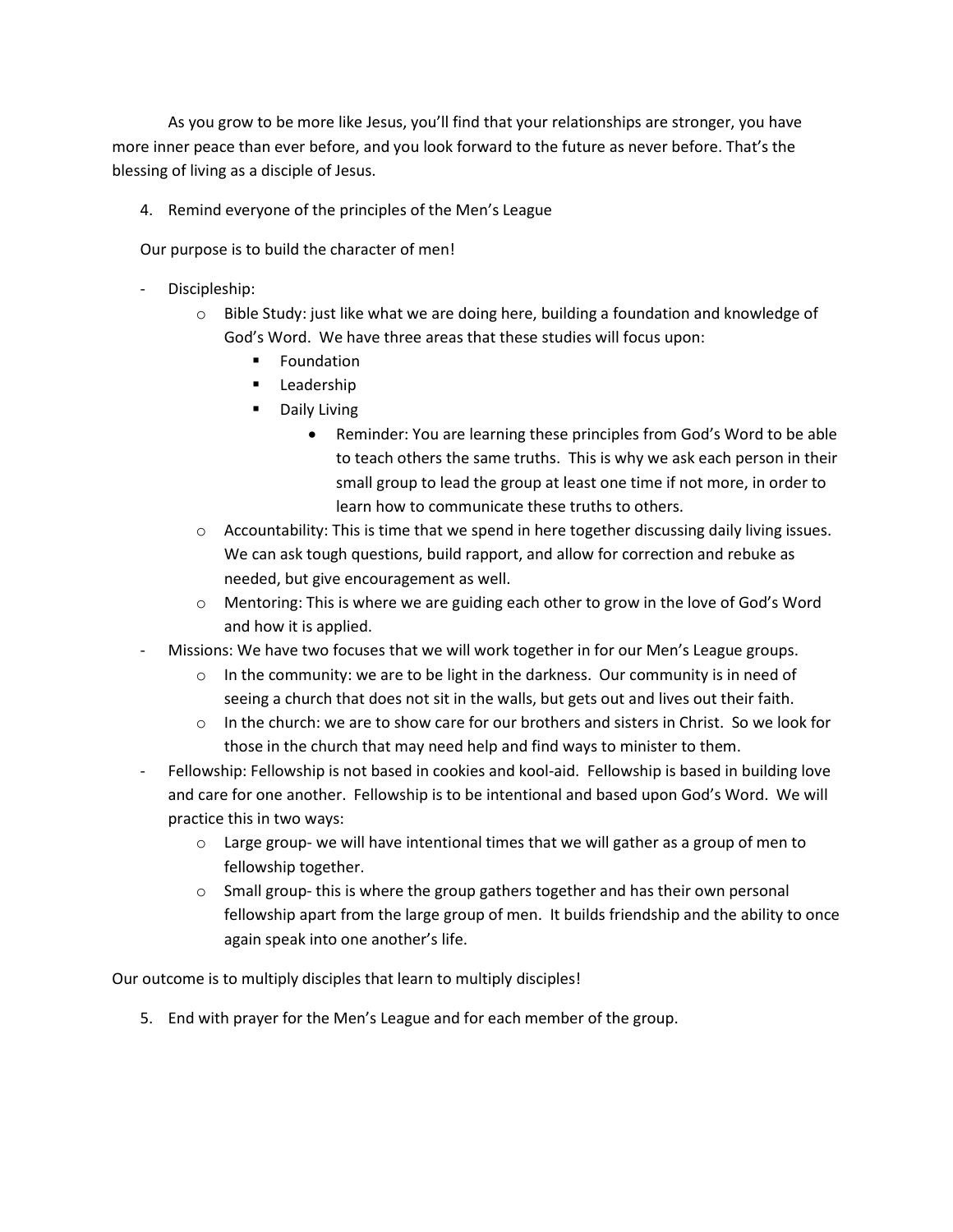#### **Group Session 1: What Just Happened? (LEADER Led)**

- 1. Beginning on page 9, talk through the statements under the "Reflect section"
- 2. Go through the prayer section on page 9.
- 3. Review the Introduction section. Ask the questions under the "Introduction" section. Introduce an object lesson or illustration here.
- 4. Read Luke 5:10-11. Ask the questions from page 11. Read the statements from page 11: Being a Christian isn't about following rules; it's about following a Person. Following Jesus is ultimately about doing what Jesus did the way that He did it.
- 5. Beginning on page 12, review the section "Unpack the Story." This is a basic overview of the Gospel that helps us to understand the foundation of our lives.
	- a. Creation: Fashioned with His own hands and infused with His own breath, He created Adam and Eve to be in relationship with Him and to be stewards of His creation.
		- i. Why do you think it's important to know God as Creator?
	- b. Fall: Adam and Eve believed a lie, turned against God, and pursued a story of their own making which left them separated from their Creator.
		- i. Discuss the idea that everything broke when sin entered the world through humanity.
		- ii. How do you see sin's effects today?
	- c. Redemption: In order to reverse the disastrous effects of sin, to free people from the clutches of the Villain, and to restore people to God the Father, Jesus came to earth with His eyes on the cross.
		- i. What is significant to you about Jesus being both fully God and fully man?
	- d. Re-creation: The great story of God would explode across the globe and change hearts and live of men and women for all eternity.
		- i. When you read the overarching story of God, is there anything that surprises you? Why?
- 6. Complete the "Engage" section together. Have someone to read the verses and as the group hears attributes of Jesus then write them down and review the list afterwards.
- 7. Review the weekly activities on page 15. Explain to the group how these activities are here for their own personal study, but tell them how you will review these each week at the beginning of each section.
- 8. Review the memory verse for the week on page 15: 2 Corinthians 5:17, "*Therefore if anyone is in Christ, he is a new creation; old things have passed away, and look, new things have come*." Challenge group members to practice saying this to a family member or friend.
- 9. Review also the weekly reading plan on page 16. Encourage group members to write down thoughts or questions they may have that stuck out to them from the passages they read.
- 10. Conclude in prayer. Use the prayer request lines to write down specific requests made by members on page 14.

Group activity: Choose a place to gather and pray for the worship services before they begin on the following Sunday.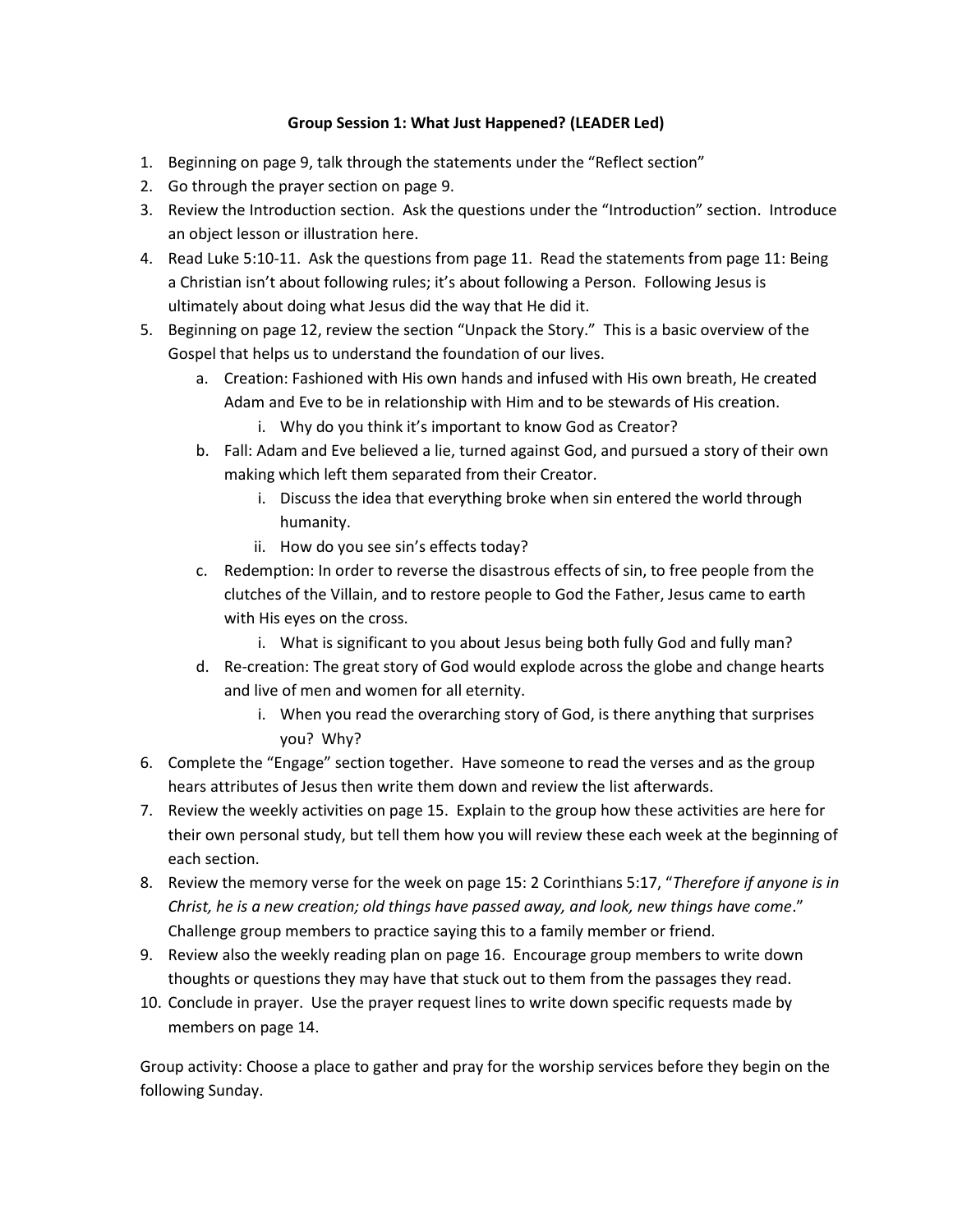# **Group Session 2: The Centrality of Christ**

- 1. Beginning on page 23; review the "Reflect" section. Spend time reviewing what was read and encountered through personal study. Ask the questions under the "Reflect" section. (Guard against using the entire time for review- at most this should take 10-15 minutes. Share about what you learned from your personal reading time.)
- 2. Go through the prayer section on page 23.
- 3. Review the Introduction section on page 24. Ask the questions under the "Introduction" section. Introduce an object lesson or illustration here.
- 4. Read Luke 19:1-10. Ask the questions from page 25.
- 5. Beginning on page 26, review the section "Unpack the Story." This is a basic overview of our identity that is to be found in Christ.
	- a. Zacchaeus was a hated man: for being a thief and a traitor.
		- i. Judging from what you know about his (Zacchaeus) story, what do you think he thought about himself before encountering Jesus?
		- ii. What did his lifestyle suggest about his identity and motivation?
	- b. When we become Christians, Jesus redefines us as He becomes central to our identity and view of ourselves.
		- i. Why is it so important to understand that we are loved and accepted by Christ?
	- c. Because Jesus had become central, Zacchaeus' treatment of people and money were now taking their cues from Jesus. As Christians, we approach every area of our lives with the intent of aligning them to Jesus.
		- i. What's the most difficult part of this realignment?
		- ii. What's the most freeing part of approaching life with this new perspective?
		- iii. Take a few minutes to read Luke 18:18-23. Discuss what you think was going on in the ruler's heart that kept him from obeying Jesus' challenge. How can we act the same?
- 6. Complete the "Engage" section together on page 28.
- 7. Review the weekly activities on page 29.
- 8. Review the memory verse for the week on page 29: Philippians 1:21, "*For me, living is Christ, and dying is gain*." Challenge group members to practice saying this to a family member or friend.
- 9. Remind the group of the reading plan on page 30.
- 10. Conclude in prayer.

Group activity: Send a note or email or appreciation to your Life Group (Sunday School) teacher for all they do in preparing to teach God's Word.

Begin as well to schedule time to meet with each group member individually for accountability.

Accountability questions: Have you spending time in God's Word and in prayer? What have you been learning? What do you see God wants to be changed in your life?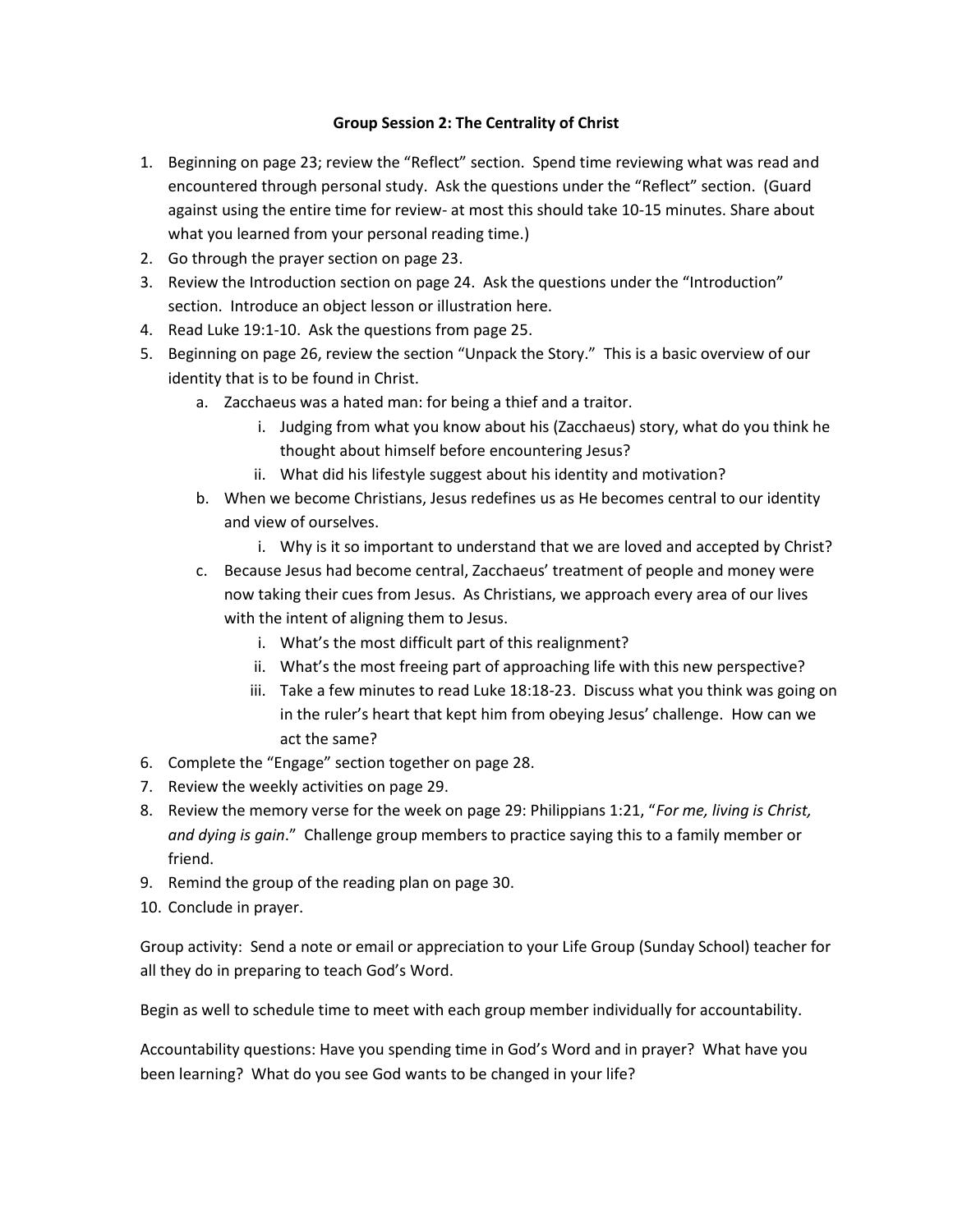#### **Group Session 3: Time with Jesus**

- 1. Beginning on page 37; review the "Reflect" section. Spend time reviewing what was read and encountered through personal study. Ask the questions under the "Reflect" section. (Guard against using the entire time for review- at most this should take 10-15 minutes. Share about what you learned from your personal reading time.)
- 2. Go through the prayer section on page 37.
- 3. Review the Introduction section on page 38. Ask the questions under the "Introduction" section. Introduce an object lesson or illustration here.
- 4. Read Luke 10:38-42. Ask the questions from page 39.
- 5. Beginning on page 40, review the section "Unpack the Story." This is a basic overview of how we communicate with God in prayer and in reading the Bible.

# Talk to God through prayer

- a. As a disciple of Jesus, you have an opportunity to spend time with Him each day.
	- i. What are some potential obstacles that can hinder you from spending time with Jesus each day?
- b. God draws us close to Himself when we spend time with Him in prayer. For that reason, saturating your life with prayer each day is the beginning step to knowing God and experiencing Him in a meaningful way.
	- i. What do you look forward to the most when you think about prayer?
	- ii. What questions would like to ask about the process and purpose of prayer?

# Hear from God through His Word

- c. The more we draw close to God through prayer, the more open we become to hearing and receiving God's guidance in our lives. That's why the Bible is so important- because one of the primary ways God speaks to us today is through His Word.
	- i. What have you hear or been taught about the Bible?
	- ii. What questions would you like to ask about God's Word?
- d. As you hear from God through the pages of Scripture and begin to put His truth into practice, you'll continue to develop a deep love and close relationship with Him.
	- i. What do you hope to experience as you study the Bible?
- 6. Complete the "Engage" section together on page 42.
- 7. Review the weekly activities on page 43.
- 8. Review the memory verse for the week on page 43: John 10:14. "*I am the good shepherd. I know My own sheep, and they know Me*." Challenge group members to practice saying this to a family member or friend.
- 9. Remind the group of the reading plan on page 44.
- 10. Conclude in prayer. Use the prayer request section on page 42 to write down specific requests.

Group activity: Plan to attend the Redemption Car Show together.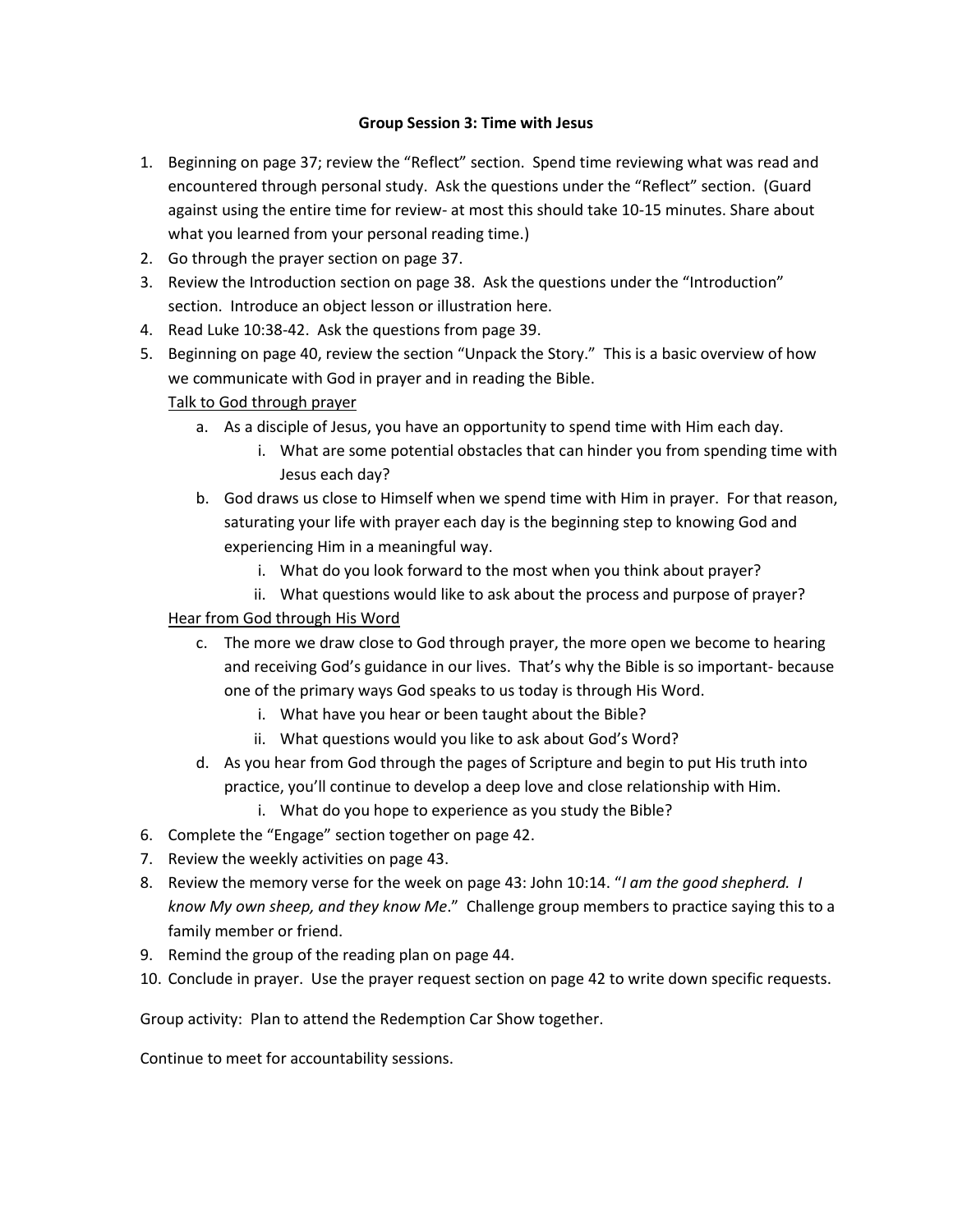#### **Group Session 4: The Blessing of Community**

- 1. Beginning on page 51; review the "Reflect" section. Spend time reviewing what was read and encountered through personal study. Ask the questions under the "Reflect" section. (Guard against using the entire time for review- at most this should take 10-15 minutes. Share about what you learned from your personal reading time.)
- 2. Go through the prayer section on page 51.
- 3. Review the Introduction section on page 52. Ask the questions under the "Introduction" section. Introduce an object lesson or illustration here.
- 4. Read Acts 1:8 and Acts 2:42-47. Ask the questions from page 53.
- 5. Beginning on page 54, review the section "Unpack the Story." This is a basic overview of the identity and purpose of the church.

# What is the church?

- a. It's common for people to think of "church" as something Christians do.
	- i. What comes to mind when you hear the word "church"?
	- ii. How would you describe your past experiences with church?
- b. Here's a definition [of the church]: the church is the community of people who follow Jesus Christ as Lord.
	- i. How do you respond to the above definition of the church?
	- ii. What is not in the definition that people may mistakenly include?
	- iii. If someone asked you to describe Millington FBC, how would you explain it?

#### What is the purpose of the church?

- c. There are two main purposes for the church: 1. To exist as a community of Christfollowers who support, encourage, and equip one another. 2. To serve as representative of God's kingdom in order to accomplish His work in the world.
	- i. What do you look forward to when it comes to participating in the life of the church?
- d. Because of their love for one another, the earliest members of the church were willing to sacrifice their own possessions in order to meet the needs of others.
	- i. What emotions do you experience when you help others? Why?
	- ii. When have you received encouragement or support as part of a church community?
- 6. Complete the "Engage" section together on page 56.
- 7. Review the weekly activities on page 57.
- 8. Review the memory verse for the week on page 57: 1 Corinthians 12:27 "*Now you are the body of Christ, and individual members of it*." Challenge group members to practice saying this to a family member or friend.
- 9. Remind the group of the reading plan on page 58.
- 10. Conclude in prayer. Use the prayer request section on page 56 to write down specific requests.

Group activity: Remind everyone of the mission days that are coming up.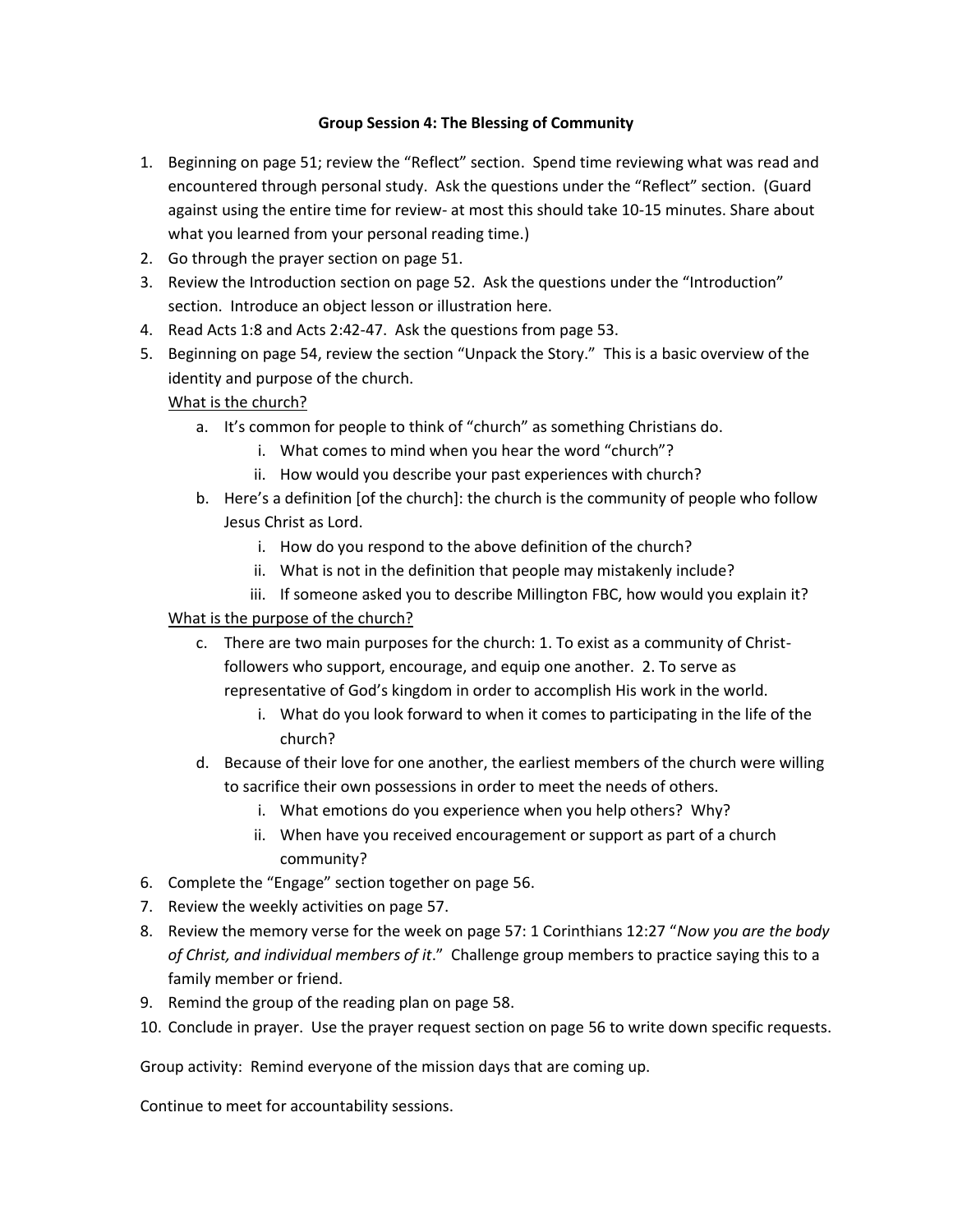# **Group Session 5: Joining Jesus on Mission (LEADER Led)**

- 1. Beginning on page 65; review the "Reflect" section. Spend time reviewing what was read and encountered through personal study. Ask the questions under the "Reflect" section. (Guard against using the entire time for review- at most this should take 10-15 minutes. Share about what you learned from your personal reading time.)
- 2. Go through the prayer section on page 65.
- 3. Review the Introduction section on page 66. Ask the questions under the "Introduction" section. Introduce an object lesson or illustration here.
- 4. Read Matthew 4:18-20 and Matthew 28:18-20. Ask the questions from page 67.
- 5. Beginning on page 68, review the section "Unpack the Story." This is a basic overview of our call to serve as believers.

# Your mission is from Jesus

- a. As a [new] disciple of Christ, you are part of Jesus' continuing mission for the world. What's more, as a new disciple, you are called to participate in that mission by helping to make more disciples of Christ.
	- i. What emotions do you experience when you think about "making disciples of Jesus? Why?
- b. With that in mind, remember that the foundation of Jesus' commission was His own authority.
	- i. How do you respond to Jesus' claim of authority?
	- ii. How should that remove fear from us taking on this mission?

# Your mission is to make disciples

- c. Review on page 69 the three ways to make disciples: Go, Baptize, and Teach.
	- i. Which of the above steps seems most difficult to you? Why?
	- ii. How have you experienced the process of discipleship in your journey as a follower of Christ?
	- iii. What are practical things you can do to live these out each week?
- 6. Complete the "Engage" section together on page 70.
- 7. Review the weekly activities on page 71.
- 8. Review the memory verse for the week on page 71: John 14:6, "*Jesus told him, I am the way, the truth, and the life. No one comes to the Father except through Me.*" Challenge group members to practice saying this to a family member or friend.
- 9. Remind the group of the reading plan on page 72.
- 10. Conclude in prayer. Use the prayer request section on page 70 to write down specific requests.

Group activity: Plan to attend GROW the following Tuesday to help invite people to attend Bring One Sunday.

Continue to meet for accountability sessions.

Remind the group that next week we will meet to introduce the new book and have a special fellowship time. Review next week's group time and have everyone bring food to the group.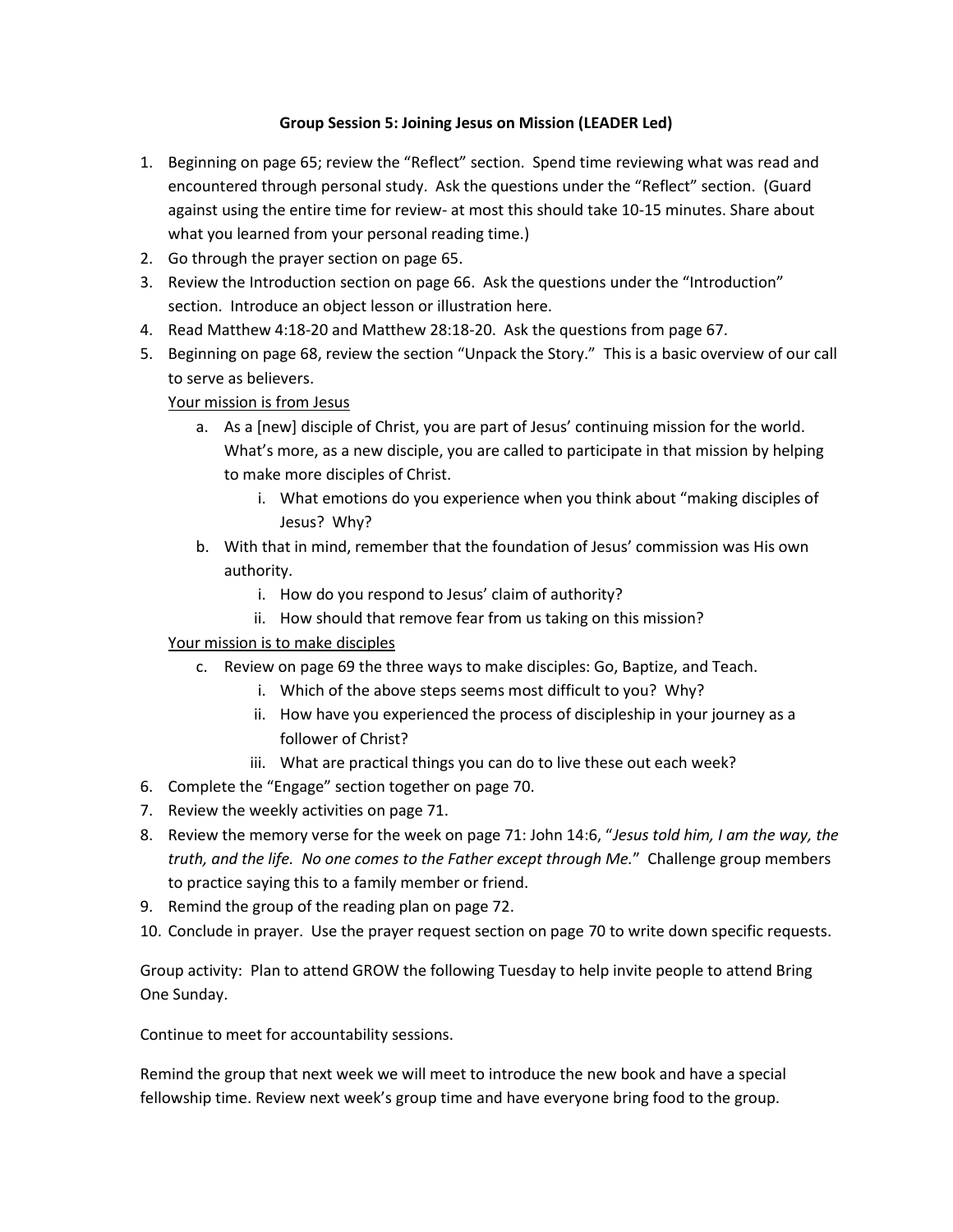# **Introduction to the Way (LEADER Led)**

This session does not have to meet on campus or in specific rooms. Be flexible about where the group meets, but make sure Bro. Joseph knows, so groups are held accountable.

- 1. Celebrate together what you have experienced so far as a group. Ask for feedback about how they have enjoyed the bible study time, fellowship, accountability, and missions.
- 2. Spend time in prayer together as a group for the next weeks as you learn to grow together in learning what it means to follow Jesus. This is a great time to have each person pray in the group out loud.
- 3. Explain that the next study is similar in its format as The Beginning. The focus for this study though is to learn how to walk through the Gospels and follow the journey of Jesus and the first disciples.
- 4. Read Matthew 9:37-38. How is this a call for us to make and multiply disciples?
- 5. Ask: What would have been the most difficult part about being a disciple?
- 6. Ask: How can we relate to the first disciples? How were they different? What can we learn from the first disciples?
- 7. Ask: Why is it critical for us to learn how Jesus ministered and disciple others?
	- a. Jesus did not have a blueprint or a book by which to disciple others, we have the blessing of seeing how he did it and are called to model this with others.
- 8. Ask: How does Men's League encourage discipleship like Jesus? How have you been challenged in Men's League so far that you never have before?
- 9. Review over the sessions that will be discussed in the weeks to come. Have each person recite one of the verses they memorized during The Beginning study.
- 10. Conclude in prayer.

Group activity: Challenge each man to invite one lost man to attend the Monday Night Football celebration on October 5<sup>th</sup>.

Remind the group that with this study we are going to encourage them to lead and teach the group more often. This is critical to our development as disciples.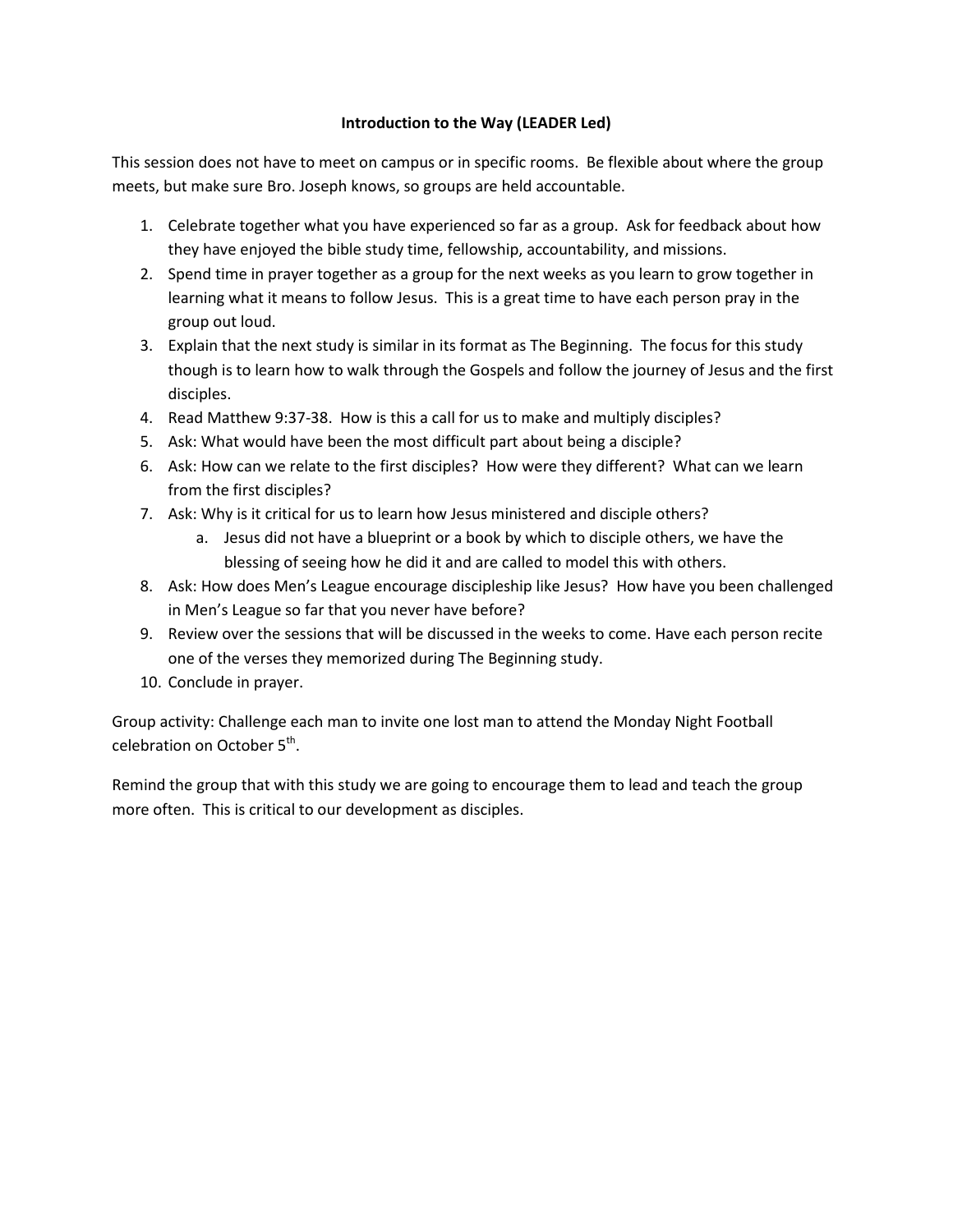# **Group Session 1: Defining a Disciple (LEADER Led)**

- 1. Beginning on page 9; review the "Reflect" section. Ask the questions under the "Reflect" section.
- 2. Go through the prayer section on page 9.
- 3. Review the Introduction section on page 10. Ask the questions under the "Introduction" section. Introduce an object lesson or illustration here.
- 4. Read John 1:29-42. Ask the questions from page 11.
- 5. Beginning on page 12, review the section "Unpack the Story." This is a basic overview of what it means to be a disciple.

# Jesus has a mission for the world

- a. In order to understand what it means to live as followers of Jesus, we must first have a proper view of Jesus Himself.
	- i. What are some different ways people define Jesus today?
	- ii. How would you express or explain who Jesus is?
- b. Jesus didn't come to earth for a vacation…He had a purpose. He had a mission.
	- i. Where have you seen evidence of Jesus' mission?

#### Disciples participate in Jesus' mission for the world

- c. We must take action. Indeed, to be a disciple of Jesus is to participate in His mission and purpose for the world.
	- i. How would you describe your experiences of talking with others about Jesus?
	- ii. In addition to evangelism, what are some other ways we can participate in Jesus' mission for the world?
- d. Followers of Christ typically work together in relationship with one another as they seek to advance His redemption mission in the world.
	- i. What are some advantages of working as a team to engage Jesus' mission for the world?
- 6. Complete the "Engage" section together on page 14.
- 7. Review the weekly activities on page 15.
- 8. Review the memory verse for the week on page 15: John 1:29, "*The next day John saw Jesus coming toward him and said, 'here is the Lamb of God, who takes away the sin of the world."* Challenge group members to practice saying this to a family member or friend.
- 9. Remind the group of the reading plan on page 16.
- 10. Conclude in prayer. Use the prayer request section on page 14 to write down specific requests.

Group activity: Write a note of encouragement to a staff member.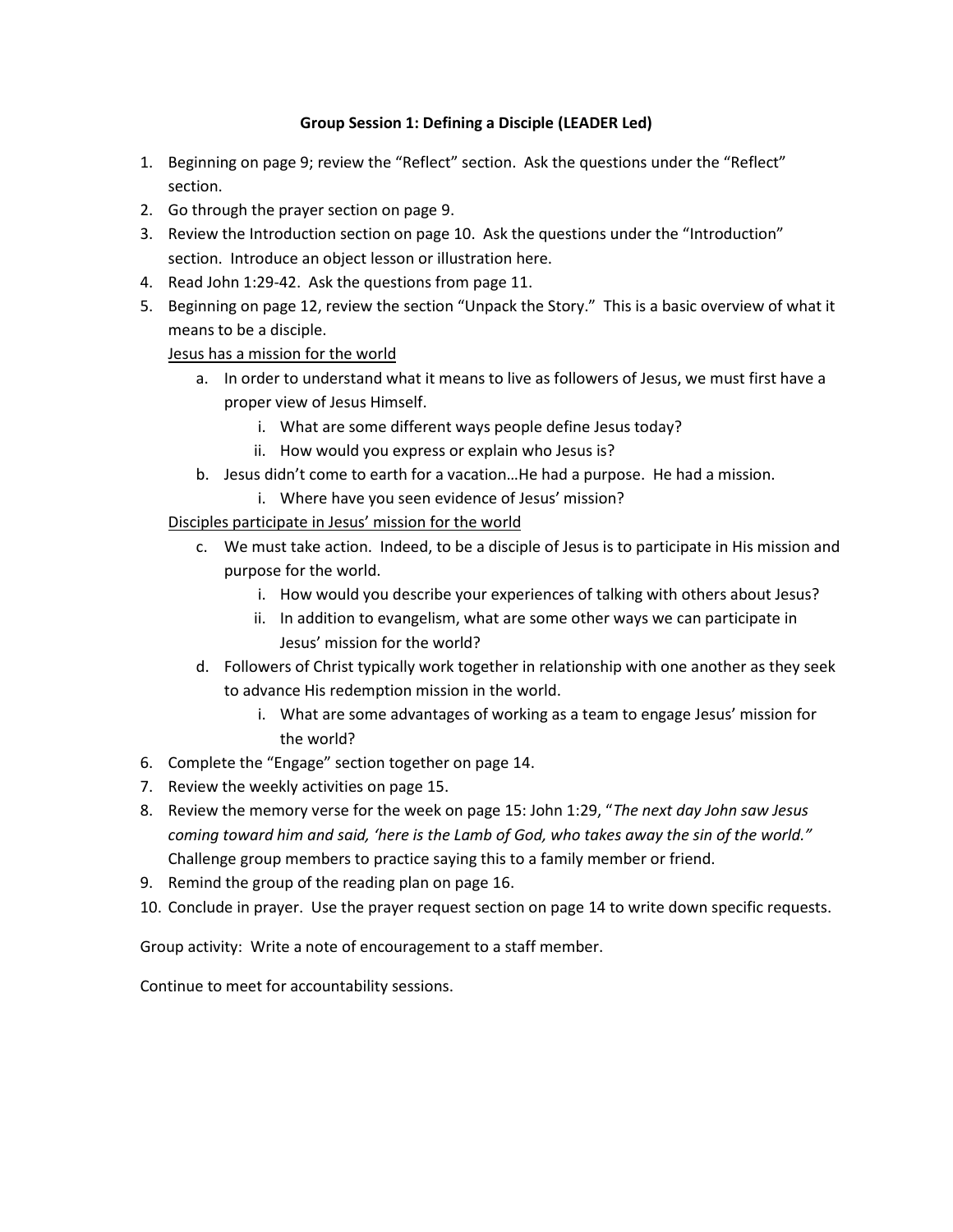#### **Group Session 2: Jesus Calls His Disciples**

- 1. Beginning on page 23; review the "Reflect" section. Spend time reviewing what was read and encountered through personal study. Ask the questions under the "Reflect" section. (Guard against using the entire time for review- at most this should take 10-15 minutes. Share about what you learned from your personal reading time.)
- 2. Go through the prayer section on page 23.
- 3. Review the Introduction section on page 24. Ask the questions under the "Introduction" section. Introduce an object lesson or illustration here.
- 4. Read John 1:43-51. Ask the questions from page 25.
- 5. Beginning on page 26, review the section "Unpack the Story." This is a basic overview of how Jesus called His disciples.

Disciples have an encounter with Jesus

- a. We become disciples of Christ when we experience Him in a way that changes our lives.
	- i. How has your life been changed by an encounter with Jesus?
- b. There are not magic words you have to say and no amount of steps you must follow in order to officially be considered a Christian. Instead, followers of Jesus are simply those who respond to His call.
	- i. What have you heard or been taught about the process of salvation?
	- ii. What have you heard or been taught about what happens after salvation?

# Disciples are transformed by Jesus

- c. The truth is that when we experience something that changes our lives for the better, we almost can't stop sharing the news. That's our natural reaction when we encounter something (or Someone) that brings us joy.
	- i. What emotions do you experience at the thought of sharing the gospel with those we care about?
	- ii. Why is it easier for us to share with those we don't know?
- d. Spiritual transformation is what happens when the Holy Spirit takes up residence in our lives and we surrender to Him daily.
	- i. How have you experienced spiritual transformation?
- 6. Complete the "Engage" section together on page 28.
- 7. Review the weekly activities on page 29.
- 8. Review the memory verse for the week on page 29: Mark 2:17, "*When Jesus heard this, He told them, 'those who are well don't need a doctor, but the sick do need one. I didn't come to call the righteous, but sinners."* Challenge group members to practice saying this to a family member or friend.
- 9. Remind the group of the reading plan on page 30.
- 10. Conclude in prayer. Use the prayer request section on page 28 to write down specific requests.

Group activity: Plan to serve together at Man Church.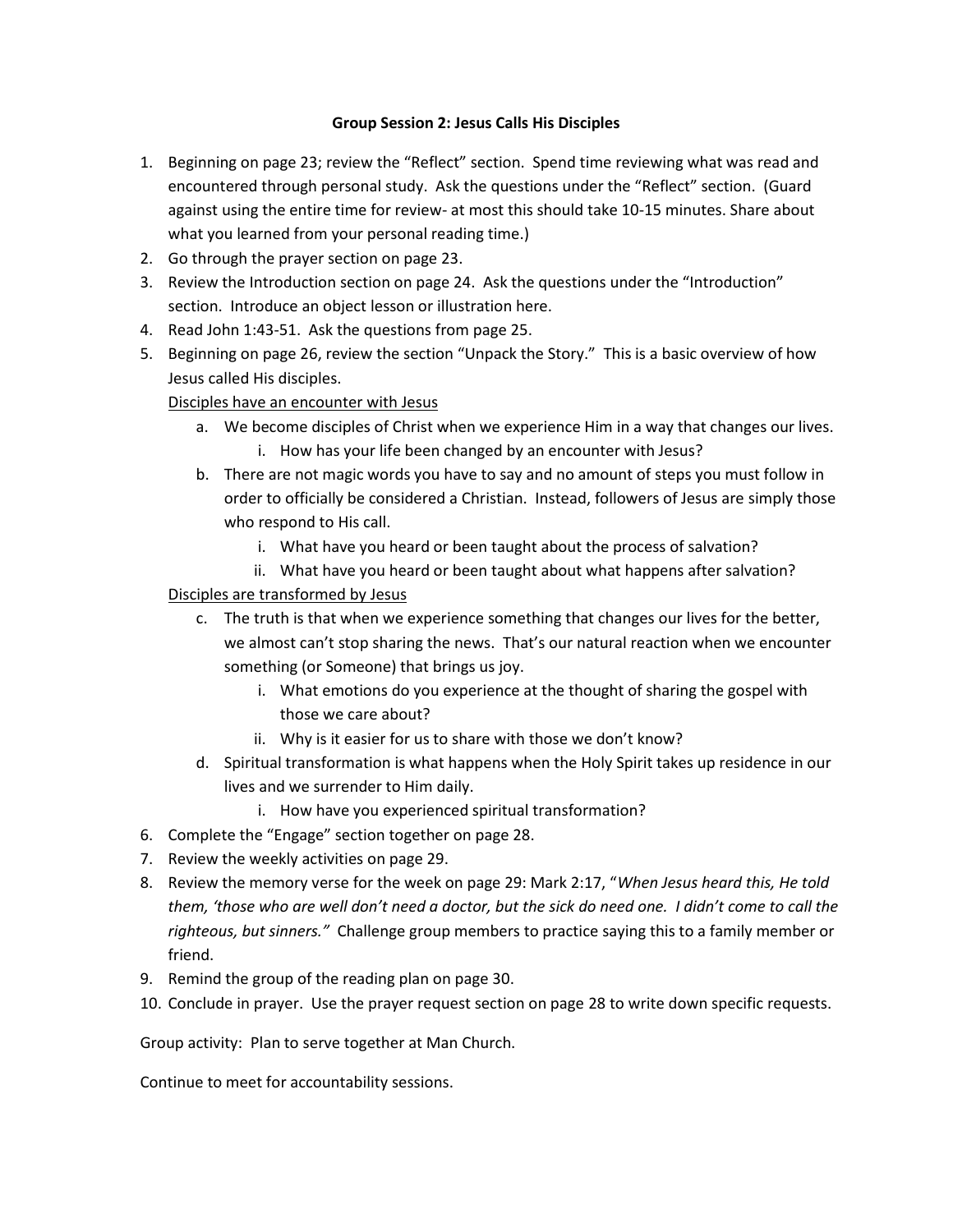#### **Group Session 3: Jesus Teaches His Disciples**

- 1. Beginning on page 37; review the "Reflect" section. Spend time reviewing what was read and encountered through personal study. Ask the questions under the "Reflect" section. (Guard against using the entire time for review- at most this should take 10-15 minutes. Share about what you learned from your personal reading time.)
- 2. Go through the prayer section on page 37.
- 3. Review the Introduction section on page 38. Ask the questions under the "Introduction" section. Introduce an object lesson or illustration here.
- 4. Read Matthew 7:24-29. Ask the questions from page 39.
- 5. Beginning on page 40, review the section "Unpack the Story." This is a basic overview of how Jesus taught His disciples to live out His teachings.

# Disciples adopt a posture to learn

- a. Again and again, Jesus called His disciples to a higher level of obedience.
	- i. Read Matthew 5:1-12. Which of Jesus' statements do you find most countercultural? Why?
- b. Notice that not everyone heard Jesus' teaching. Not everyone followed Him up the mountain. But His disciples did.
	- i. In what settings or situations do you most often hear from Jesus in a meaningful way?
	- ii. How can you intentionally place yourself in a posture to learn from Jesus this week?

# Disciples obey what they learn

- c. Disciples…learn for the sake of obedience. They learn in order to take action.
	- i. When have you experienced the tension between believing something to be true and acting on that belief?
- d. Clearly the teachings of Jesus offer the only sure foundation on which we can build. He is the Rock.
	- i. What are some key teachings of Jesus that all disciples should believe?
	- ii. What actions are required or implied by His teachings?
- 6. Complete the "Engage" section together on page 42.
- 7. Review the weekly activities on page 43.
- 8. Review the memory verse for the week on page 43: Matthew 7:24, *"Everyone who hears these words of Mine and acts on them will be like a sensible man who built his house on the rock."* Challenge group members to practice saying this to a family member or friend.
- 9. Remind the group of the reading plan on page 43.
- 10. Conclude in prayer. Use the prayer request section on page 42 to write down specific requests.

Group activity: Plan to attend GROW together as a group again. Also plan to get coffee or a meal afterwards.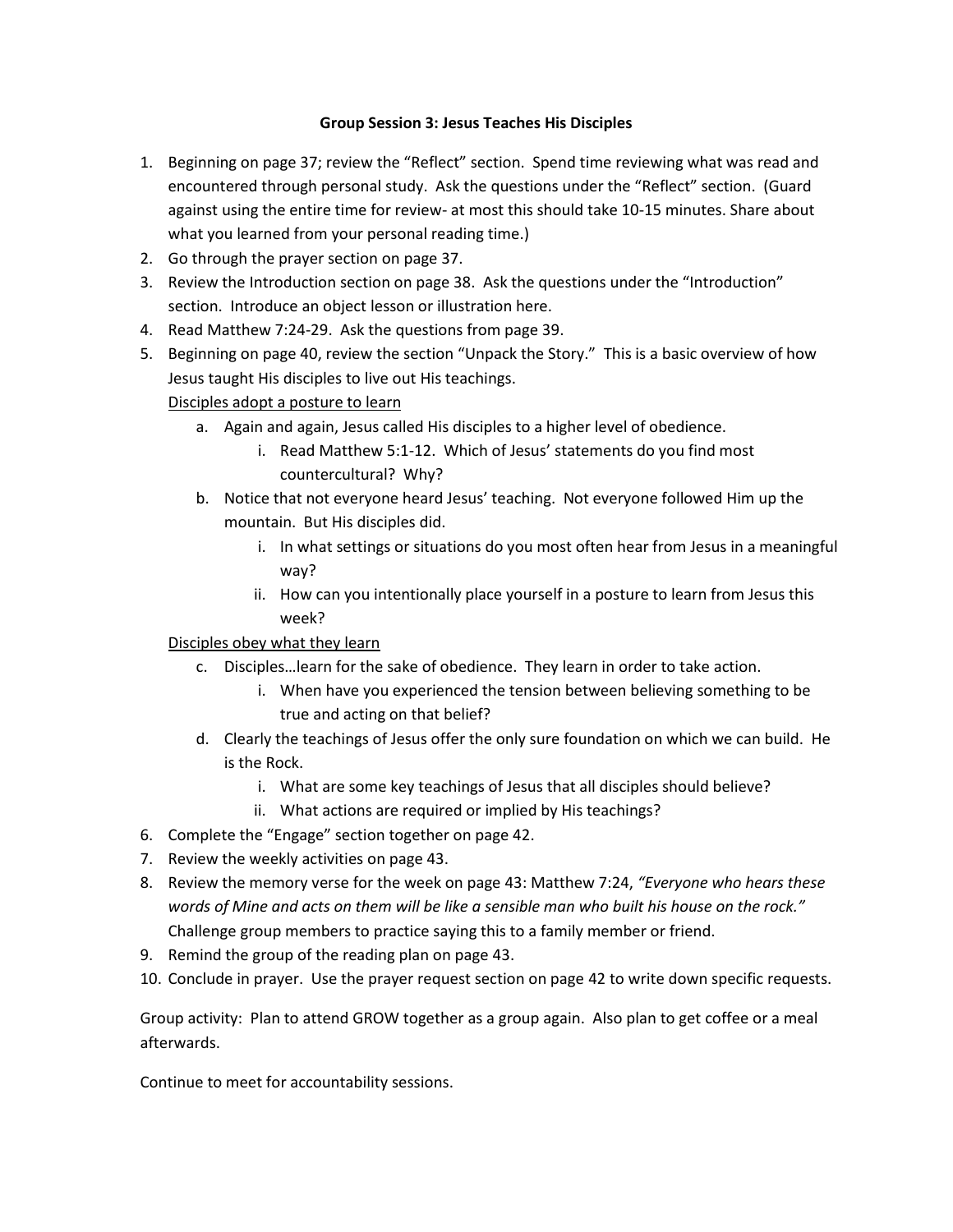#### **Group Session 4: Jesus Equips His Disciples**

- 1. Beginning on page 51; review the "Reflect" section. Spend time reviewing what was read and encountered through personal study. Ask the questions under the "Reflect" section. (Guard against using the entire time for review- at most this should take 10-15 minutes. Share about what you learned from your personal reading time.)
- 2. Go through the prayer section on page 51.
- 3. Review the Introduction section on page 52. Ask the questions under the "Introduction" section. Introduce an object lesson or illustration here.
- 4. Read Matthew 10:1, 5-15. Ask the questions from page 53.
- 5. Beginning on page 54, review the section "Unpack the Story." This is a basic overview of how Jesus takes care of His disciples and gifts us to do certain tasks.

Jesus provides what we need

- a. In our efforts to live as His disciples, Jesus equips us with a number of important resources.
	- i. How have your talents and abilities empowered you to participate in Jesus' mission for the world?
- b. Disciples today are also called to achieve an incredible goal- the advancement of God's kingdom throughout the world.
	- i. When have you felt empowered to take action or make the right choice because of your relationship with Jesus?

# Jesus clarifies what we don't need

- c. Jesus was calling the disciples to let go of what made them feel safe and comfortable before they went on mission.
	- i. When was the last time you took a leap of faith? What happened next?
- d. Following Jesus should force us to rely completely on Him.
	- i. What are your current goals as a disciple of Jesus?
	- ii. In what ways have you been dependent on Jesus in order to achieve those goals?
	- iii. Why should our "comfort zone" be doing God's will no matter the cost instead of being comfortable?
- 6. Complete the "Engage" section together on page 56. This is great for a white board exercise.
- 7. Review the weekly activities on page 57.
- 8. Review the memory verse for the week on page 57: Matthew 10:27-28, "*What I tell you in the dark, speak in the light. What you hear in a whisper, proclaim on the housetops. Don't fear those who kill the body but are not able to kill the soul; rather, fear Him who is able to destroy both soul and body in hell."* Challenge group members to practice saying this to a family member or friend.
- 9. Remind the group of the reading plan on page 58.
- 10. Conclude in prayer. Use the prayer request section on page 56 to write down specific requests. Group activity: As a group find a way to bless a leader in the church. Continue to meet for accountability sessions.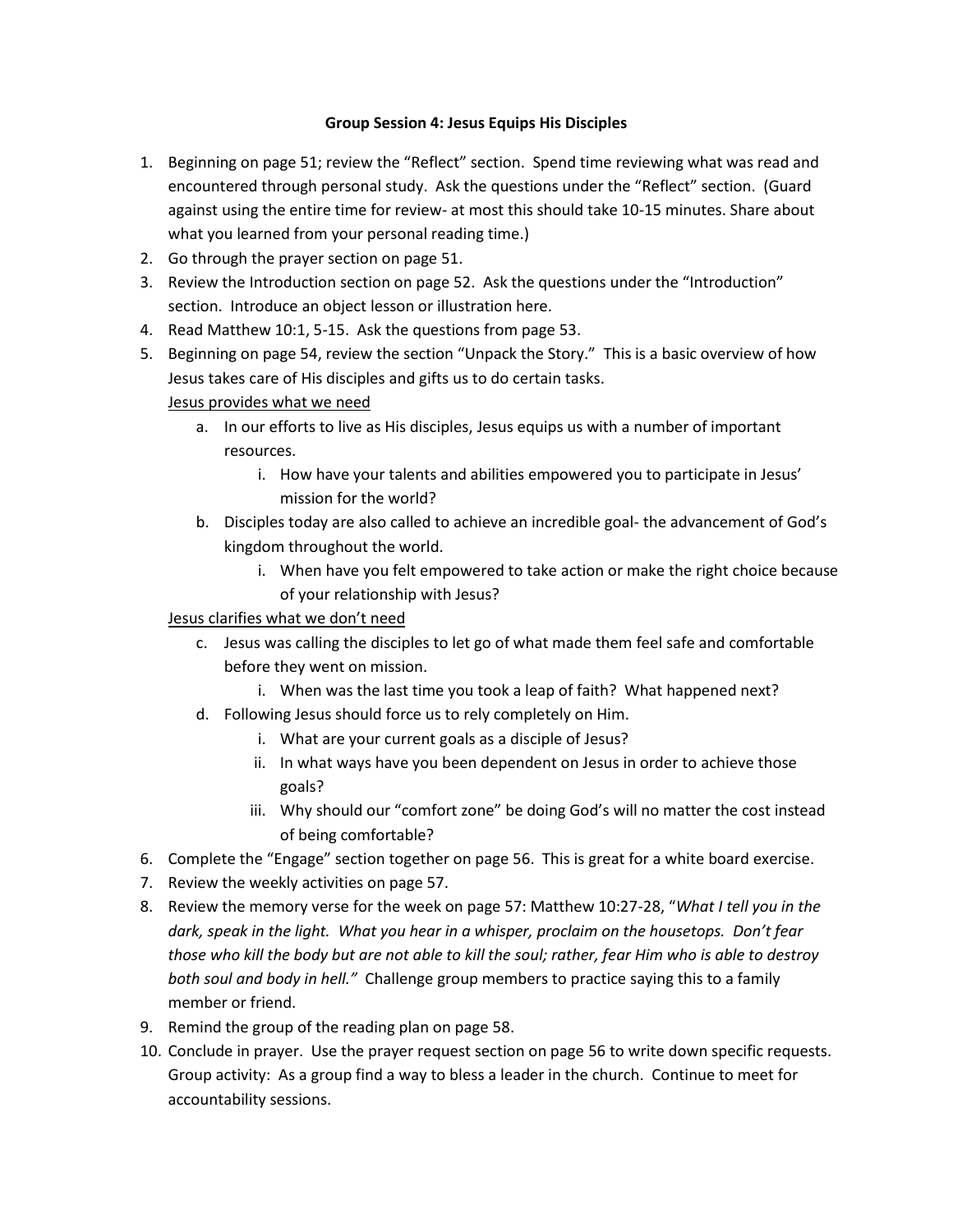# **Group Session 5: Jesus Sends His Disciples (LEADER Led)**

- 1. Beginning on page 65; review the "Reflect" section. Spend time reviewing what was read and encountered through personal study. Ask the questions under the "Reflect" section. (Guard against using the entire time for review- at most this should take 10-15 minutes. Share about what you learned from your personal reading time.)
- 2. Go through the prayer section on page 65.
- 3. Review the Introduction section on page 66. Ask the questions under the "Introduction" section. Introduce an object lesson or illustration here.
- 4. Read Matthew 28:16-20. Ask the questions from page 67.
- 5. Beginning on page 68, review the section "Unpack the Story." This is a basic overview of how Jesus sent His disciples to be on mission.

# Jesus tells us where to go

- a. Because His Great Commission is a series of commands. He is ordering us to obey Him. We also though must do so with a loving and compassionate heart for the lost.
	- i. What does it mean to recognize Jesus' authority in our lives?
	- ii. Why is it important to know the truth of Romans 10:13?
- b. …Christians should take an active role in spreading the gospel throughout the worldand it certainly means we should be open to the possibility of physically traveling to other places to spread the gospel.
	- i. How would you describe your experiences with missions?
	- ii. What are different ways we can obey Jesus and contribute to spreading the gospel across "all nations"?

# Jesus tells us what to do

- c. We are called to make disciples, and we start by proclaiming the gospel wherever we can. When our efforts produce fruit- when someone makes a decision to follow Jesusbaptism is the next step.
	- i. How would you describe your experience with baptism?
- d. …One of our main goals in living the Great Commission is to connect with new disciples in such a way that we provide an example of how to follow Christ.
	- i. Who has been an example of Christlikeness for you?
	- ii. How confident do you feel in your ability to make disciples and serve as an example for others to follow? Relate this to Men's League.
- 6. Complete the "Engage" section together on page 70.
- 7. Review the weekly activities on page 71.
- 8. Review the memory verse for the week on page 71: Acts 1:8, "*You will receive power when the Holy Spirit has come on you, and you will be My witnesses in Jerusalem, in all Judea and Samaria, and to the ends of the earth."*
- 9. Remind the group of the reading plan on page 72.
- 10. Conclude in prayer. Use the prayer request section on page 70 to write down specific requests.

Group activity: Each group member needs to take the PLACE test either online or physically.